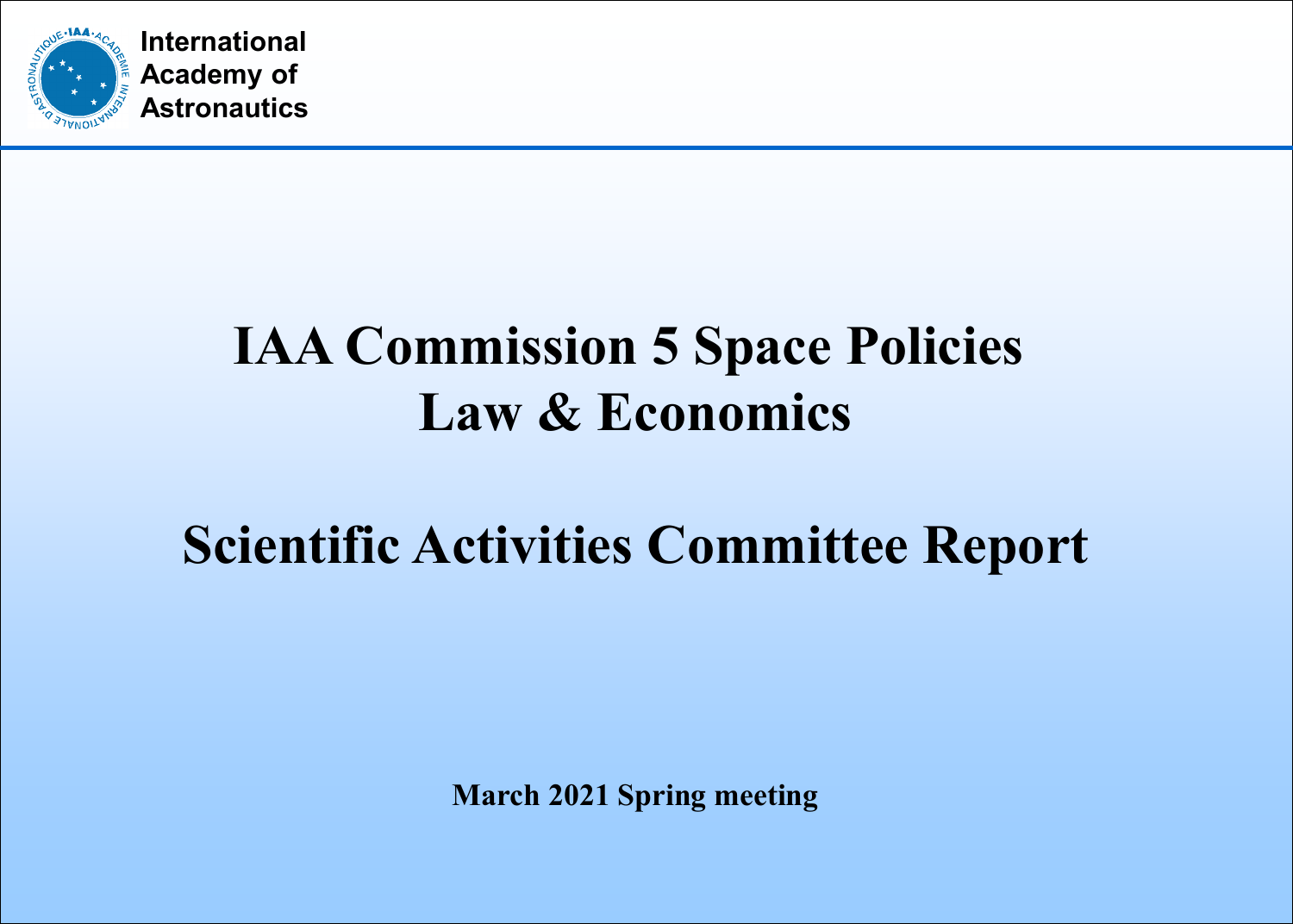

### **Announced attendance**

| Name          | Prenoms     | Grade       | <b>SEC</b>     | PaysFinalUS  |
|---------------|-------------|-------------|----------------|--------------|
| Alary         | Didier      | CM          | $\overline{2}$ | France       |
| Archinard     | Natália     | CM          | $\overline{4}$ | Switzerland  |
| Arrigo        | Gabriella   | M           | $\overline{4}$ | Italy        |
| Bevilacqua    | Riccardo    | M           | $\overline{2}$ | <b>USA</b>   |
| Bohlmann      | Ulrike M    | M           | $\overline{4}$ | France       |
| Bonnal        | Christophe  | M           | $\overline{2}$ | France       |
| Contant       | Jean-Michel | M           | $\overline{4}$ | France       |
| Coustenis     | Athena      | M           | $\mathbf{1}$   | France       |
| Davidian      | Kenneth J   | CM          | $\overline{2}$ | <b>USA</b>   |
| Duvaux-Bechon | Isabelle    | M           | $\overline{4}$ | France       |
| Jorgenson     | Corinne M.  | M           | $\overline{4}$ | <b>USA</b>   |
| Lansard       | Erick       | $\mathbf M$ | $\overline{2}$ | France       |
| Lukaszczyk    | Agnieszka   | CM          | $\overline{4}$ | Belgium      |
| Mejia-Kaiser  | Martha      | CM          | $\overline{4}$ | Germany      |
| Messina       | Piero       | CM          | $\overline{4}$ | France       |
| Molette       | Pierre      | M           | $\overline{2}$ | France       |
| Munsami       | Valanathan  | M           | 1              | South Africa |
| Piso          | Marius-Ioan | M           | $\overline{4}$ | Romania      |
| Plattard      | Serge       | M           | $\overline{4}$ | <b>UK</b>    |
| Pop           | Virgiliu    | CM          | $\overline{4}$ | Romania      |
| Schmidt-Tedd  | Bernhard    | M           | $\overline{4}$ | Germany      |
| Zhang         | Zhenjun     | $\mathbf M$ | $\overline{4}$ | China        |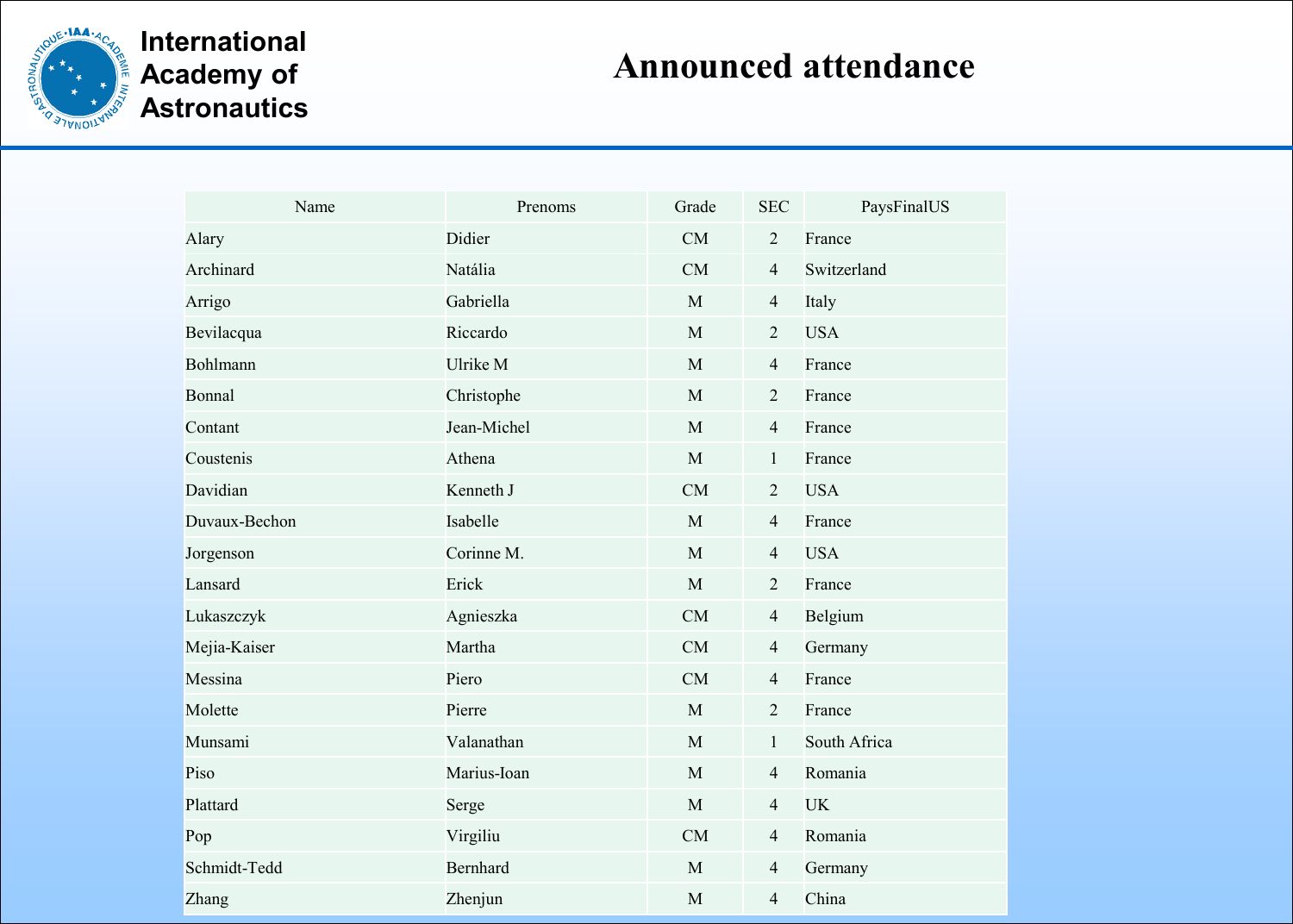

- **Completed / Current Studies** 
	- **Study Group 5.10** Chairs: *Hobe/Williamson/Smith LJ* **Orbital Debris Removal**: Policy, Legal, Political and Economic
	- ⇒ *Sent for SAC approval – will be published soon*
	- **Study Group 5.16** Chairs: *Prof. Liu Jizhong and Dr. Ruihong Yang* **Study on International Policy and Legal Regimes for Space Natural Resources Exploitation and Utilization (SREU)**
	- ⇒ *In 2020, several important and influential national policies, international initiatives had been issued*
	- ⇒ *New experts also identified*
	- ⇒ *Necessary to adjust research framework timely – will be provided soon*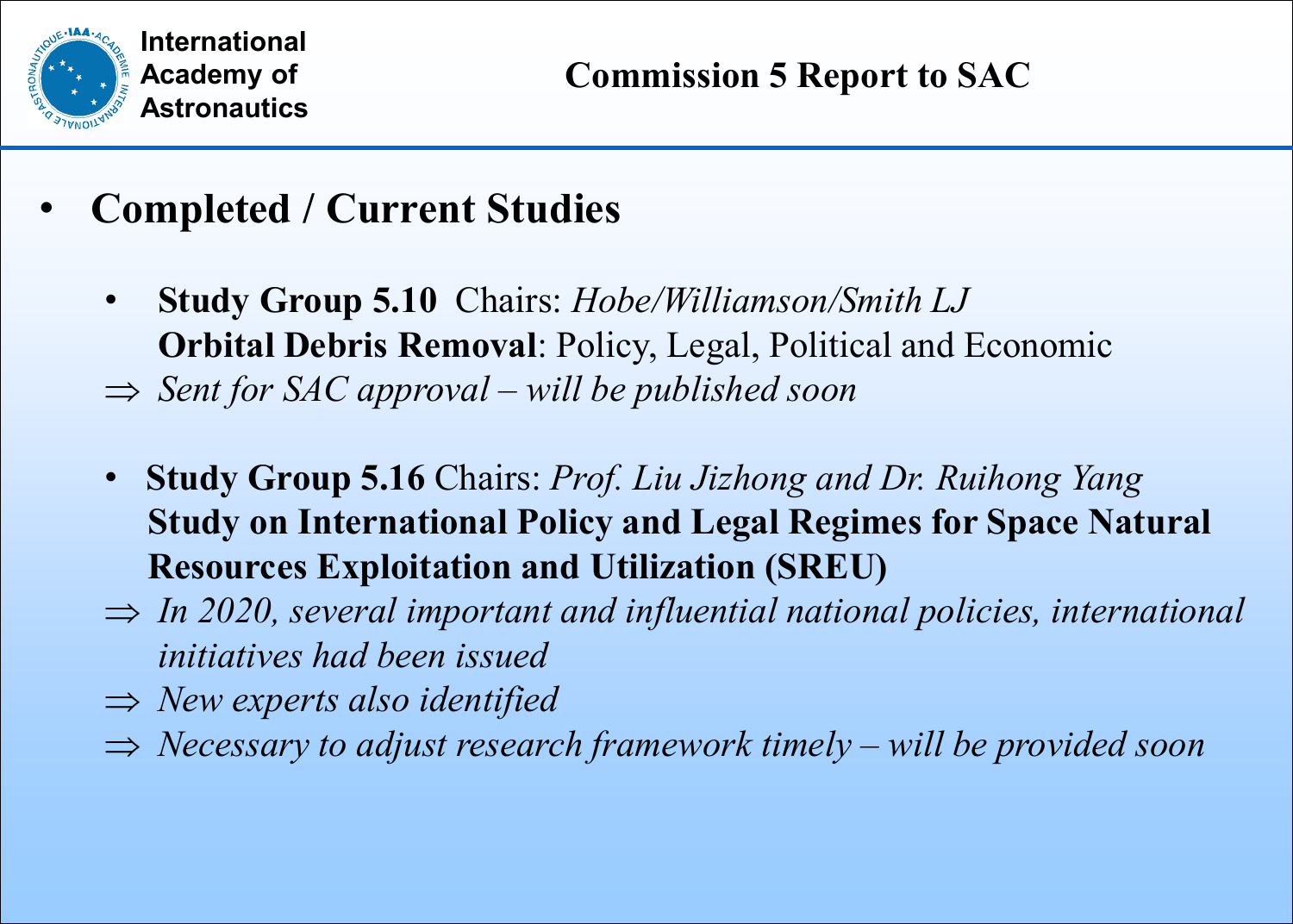

- **Completed / Current Studies** *(continued)*
	- **Study Group 5.17**  Chair: *Bonnal/McKnight* **Space Debris Situation Report**
	- ⇒ *Follow-up of study 5.14: very good success (free download) – real need to update*
	- ⇒ *No progress since last meeting, essentially due to the Covid perturbations. Some contributors did send some inputs.*
	- ⇒ *Space Debris Committee meeting on Monday 22nd to agree next steps targeting IAC 2022 for publication*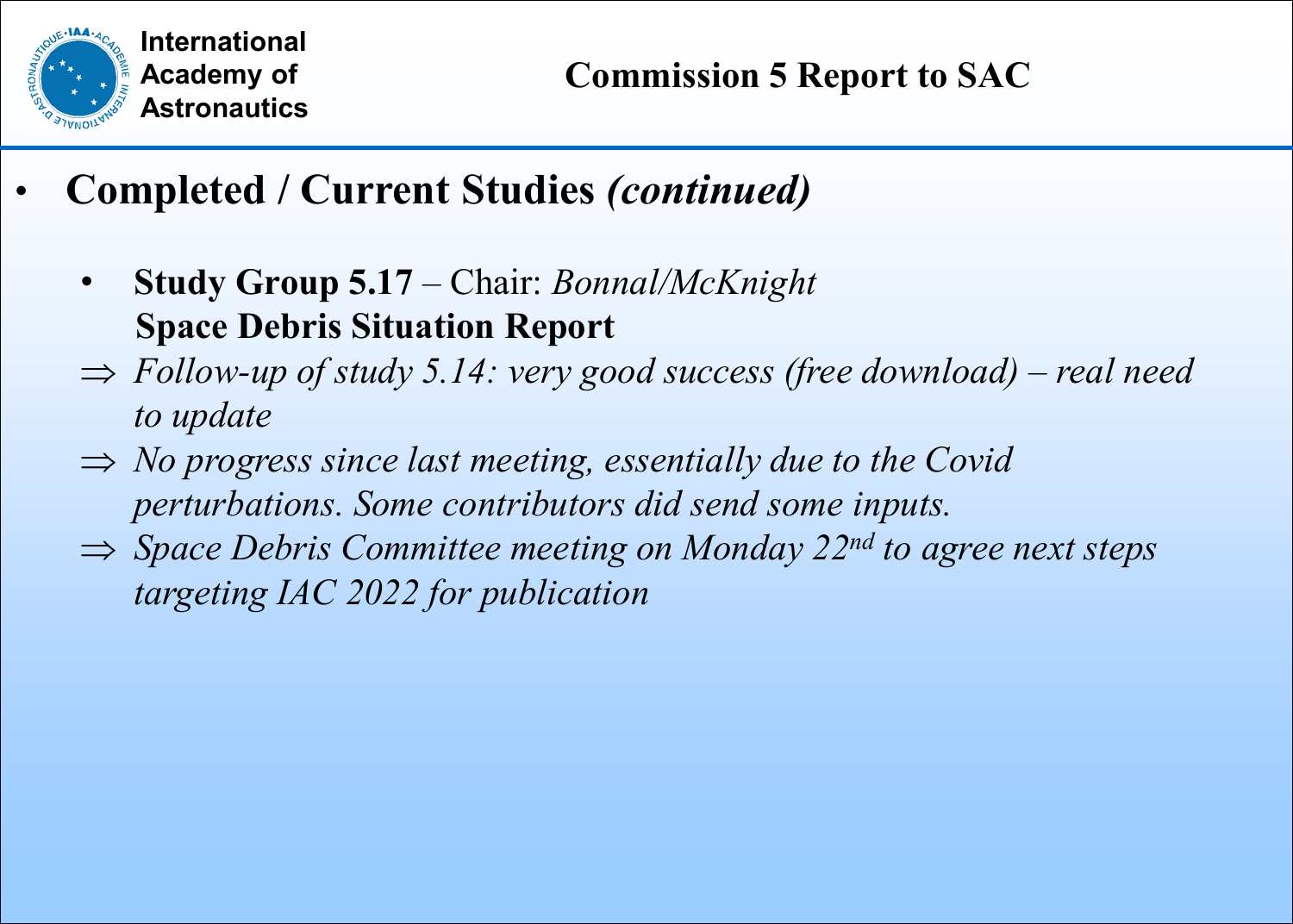

- **Completed / Current Studies** *(continued)*
	- **Study Group 5.18: Space and disasters management: new systems, new usages and opportunities for international cooperation** - Chair or representative: Denis / Jorgenson
	- ⇒ *no progress since last meeting, essentially due to the Covid perturbations and work load of G Denis.*
	- ⇒ *Situation evolving and study will start again with reshuffled work plan*
	- ⇒ *updated information in the coming weeks with confirmation / new team members*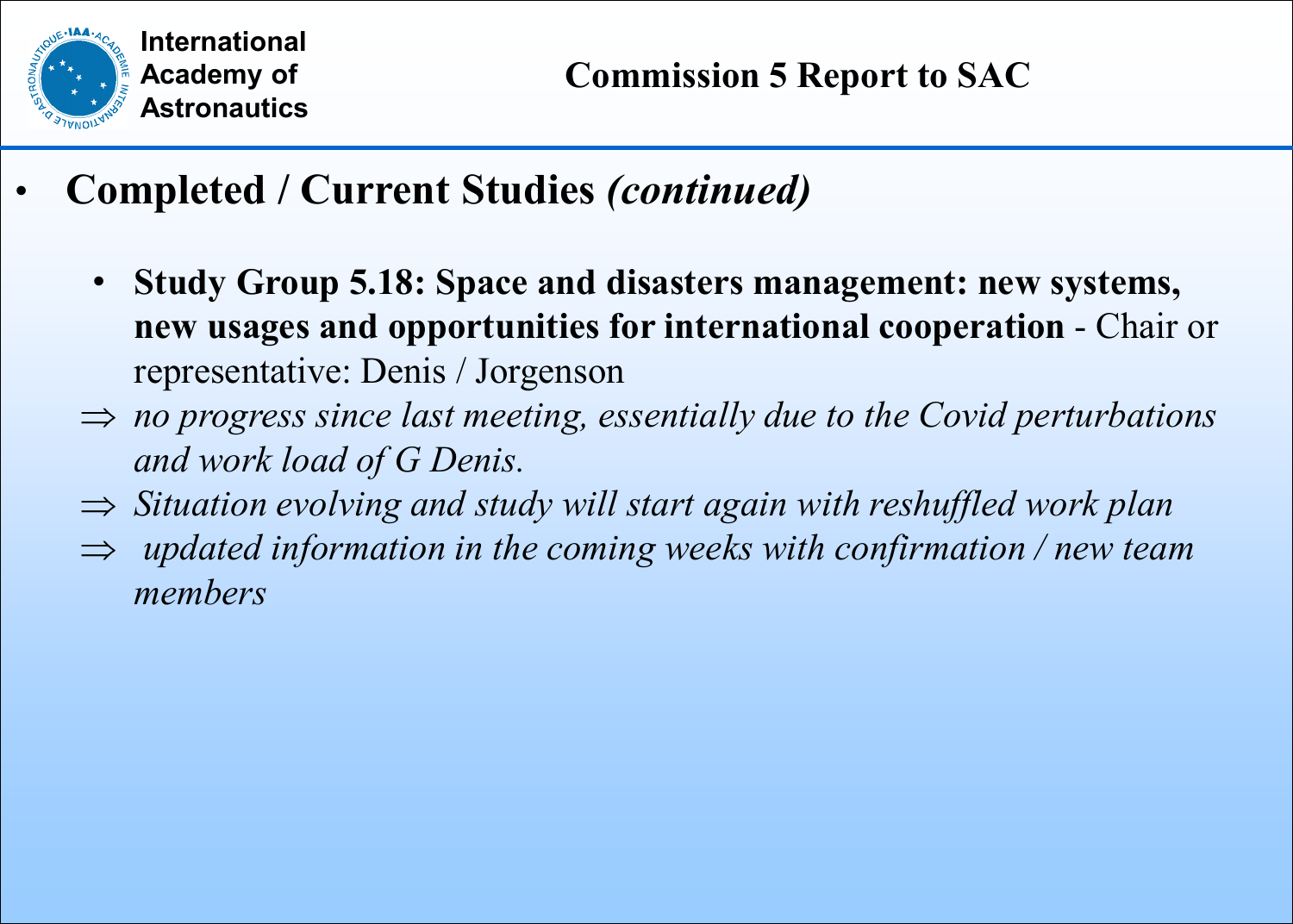

- **New Studies Proposals**
	- **No progress reported on past ideas (2020 conditions were a bit**  difficult for all) – will investigate on former ideas and whether they can be restarted after the pandemics
	- **New study proposal: Opportunities for National Governments to Foster Space Traffic Management using the Space Sustainability Rating** – Proposed Chair: Wood
	- ⇒ *Could be under Commission 4 or 5*
	- ⇒ *Need to understand if linked to permanent committee STM as it should be*
	- ⇒ *If done on proper grounds, several members of Commission 5 interested*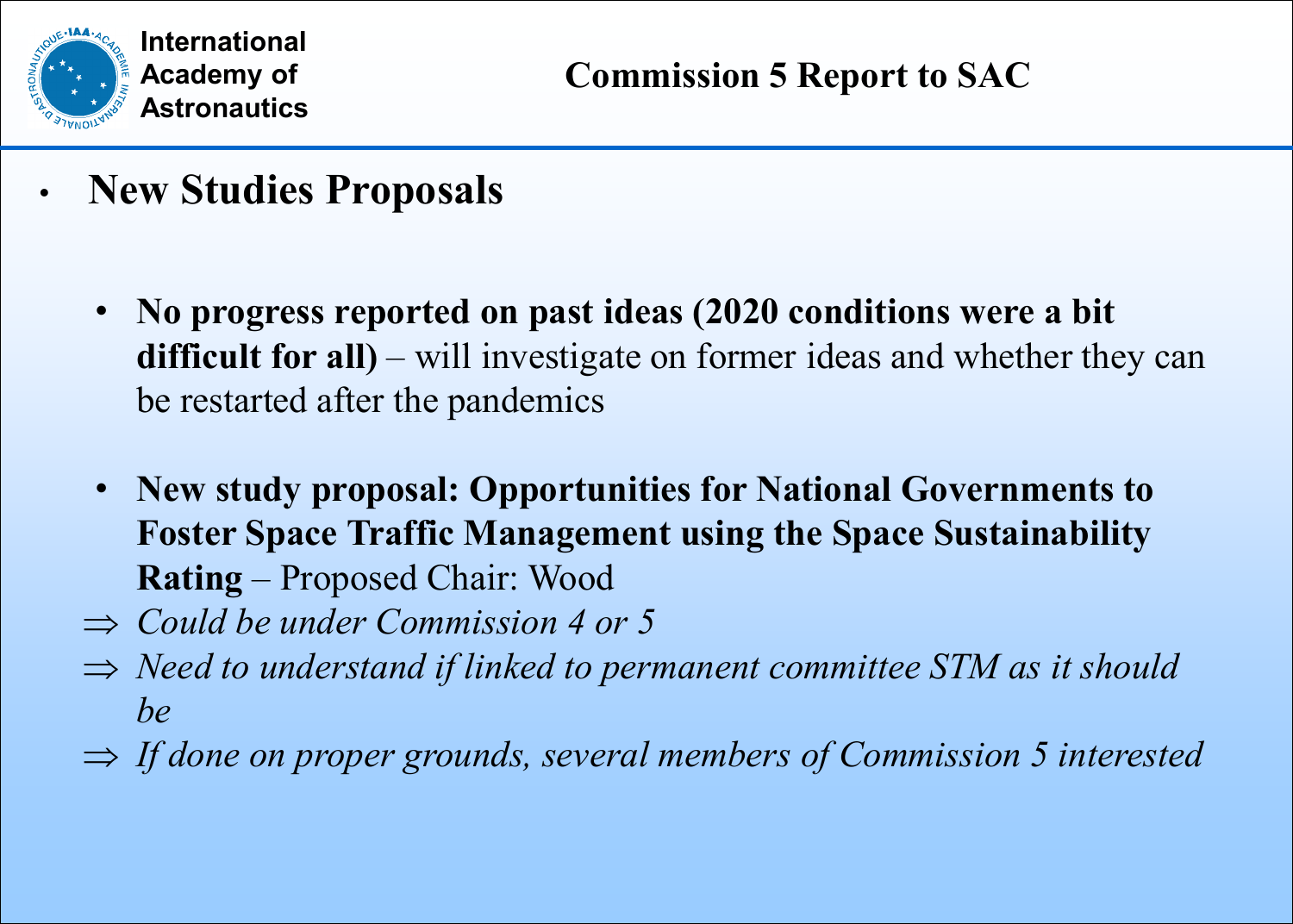

## **Current IAA Conferences**

- **3rd IAA Conference on Space Situational Awareness** 2nd Conference in Washington DC (USA), January 14-16 2020 Program Committee Chair or representative: Riccardo Bevilacqua will be held in Madrid (with GMV) – Sept 2021 or beg. 2022
- **10th IAA Conference on Space Systems as Critical Infrastructures** Program Committee Chair: Marius-Ioan Piso Conference will be held in Mamaia, Romania, in August 2021 (or on line)
- **(3rd) IAA Private Human Access to Space (PHAS)**  Program Committee Chairs : Chern Jeng-Shing / C. Bonnal First 2 in 2008 and 2011 – no progress on the topics then and decreased interest globally – very few actors engaged (suborbital flights) – orbital access might developed, will be analysed in couple of years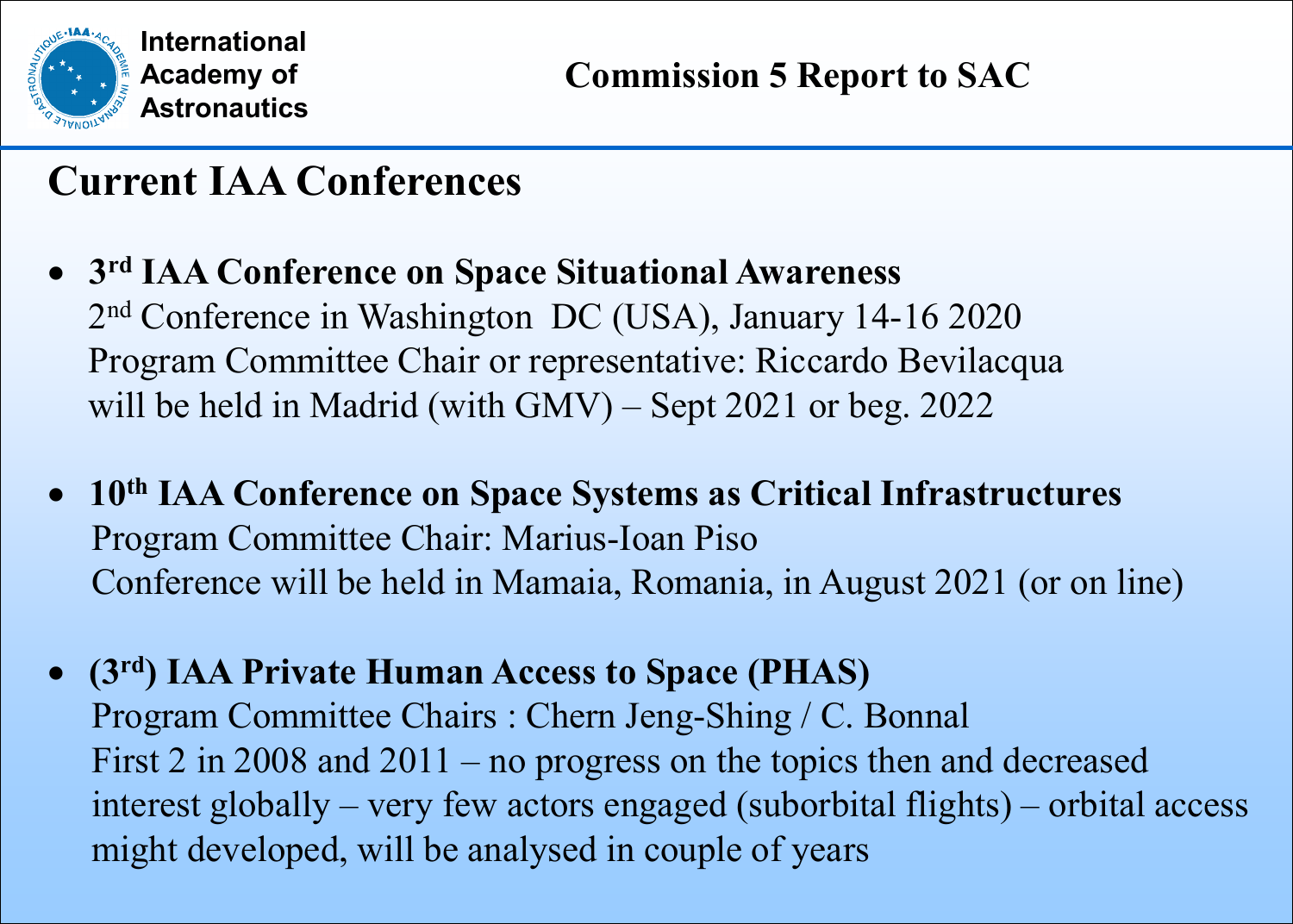

## **IAA Symposia at IAC 2021, Dubai, UAE**

- **34th IAA symposium on space policy regulation and economics** (IAC E3) Program Committee Chairs or representatives: B. Schmidt-Tedd / J. Masson
- **19th IAA Space Debris Symposium** (IAC A6) Chair : C. Bonnal
- **22nd UN/IAA workshop on small satellite at the service of developing countries**, (IAC B4.1) Chairs: S. Mostert / N. Ricard – Rapporteur: P. Molette
- **36th IAA/IISL scientific legal round table: Autonomous Intelligent Systems in space: operational and legal challenges** (IAC E7.6) Program Committee Chairs : M. Ferrazzani / P. Martinez